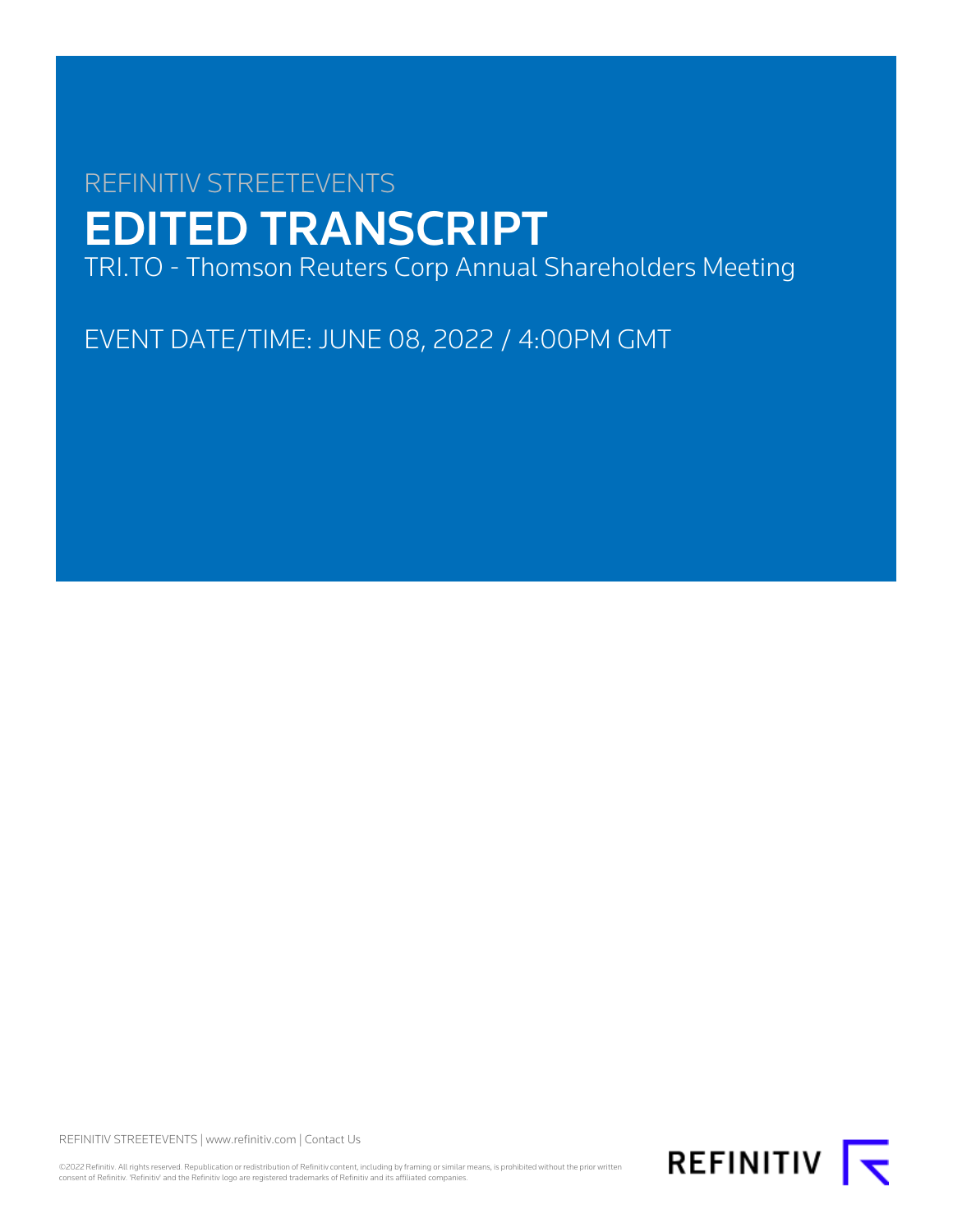# **CORPORATE PARTICIPANTS**

**[Alex Thompson](#page-3-0)** Thomson Reuters Corporation - Chief Communications Officer **[David Kenneth Roy Thomson](#page-1-0)** Thomson Reuters Corporation - Chairman of the Board **[Stephen John Hasker](#page-3-1)** Thomson Reuters Corporation - President, CEO & Director **[Thomas Sang Kim](#page-2-0)** Thomson Reuters Corporation - Chief Legal Officer & Company Secretary

# **CONFERENCE CALL PARTICIPANTS**

**[Emma Pullman](#page-5-0)**

# <span id="page-1-0"></span>**PRESENTATION**

## **David Kenneth Roy Thomson** - Thomson Reuters Corporation - Chairman of the Board

Ladies and gentlemen, welcome to the 2022 Thomson Reuters Annual Meeting of Shareholders. I am David Thomson, Chairman of Thomson Reuters. I shall be chairing the proceedings today. For this year's virtual AGM, our goal is to once again approximate the experience of a meeting held in person, including the opportunity to participate in the meeting and for shareholders and proxy holders to vote and ask questions.

I am joined on the webcast today by Steve Hasker, our Chief Executive Officer, a member of the Board; Mike Eastwood, our Chief Financial Officer; David Binet, our Deputy Chairman; Vance Opperman, our Lead Independent Director; Tom Kim, our Chief Legal Officer and Company Secretary; Mary-Alice Vuicic, our Chief People Officer; and Alex Thompson, our Chief Communications Officer. Other members of the Board of Directors and the company's senior management team are also joining us today. The company's auditors, PricewaterhouseCoopers LLP, are also attending today's meeting.

I would like to briefly outline the format of the meeting. First, I will deal with the formal business of the meeting as outlined in the circular. A shareholder that withdrew a proposal for the meeting will then briefly comment on it. I will then make a few general comments on our business. Our CEO, Steve Hasker, will then comment on our 2021 performance and what's ahead for our company. Following that, we will answer questions or comments from shareholders.

While the format I have outlined will assist in the handling of the formal matters, it is not intended to discourage anyone from asking a question or making a comment in reference to any resolution after it has been proposed and seconded. We will address any questions that directly relate to a particular resolution at the appropriate time during the meeting. And we will save general questions for the question-and-answer period following the formal business of the meeting.

I will now go through the instructions that will allow shareholders and proxy holders to vote during the meeting and ask questions. If you logged into the meeting as a guest, you will be able to listen to the meeting but you will not be able to vote or ask questions. (Operator Instructions) Any phone numbers submitted will be kept confidential and will not be shared with other participants in today's meeting.

If your question relates to one of the voting items of business, please indicate whether you would like to ask your question at the appropriate time during the meeting. Otherwise, we plan to address more general questions during the Q&A session of the meeting.

When submitting comments or questions, please indicate whether you are a shareholder or a proxy holder. Our Chief Communications Officer, Alex Thompson, will receive and read submitted questions, which will be addressed by an appropriate member of Thomson Reuters management or the Board. If there are questions on the same topic or that seem to be repetitive, we will look to address one of them and mention that we received other similar questions. (Operator Instructions) We also plan to post a recording of this meeting on the thomsonreuters.com website after the meeting.



 $\overline{2}$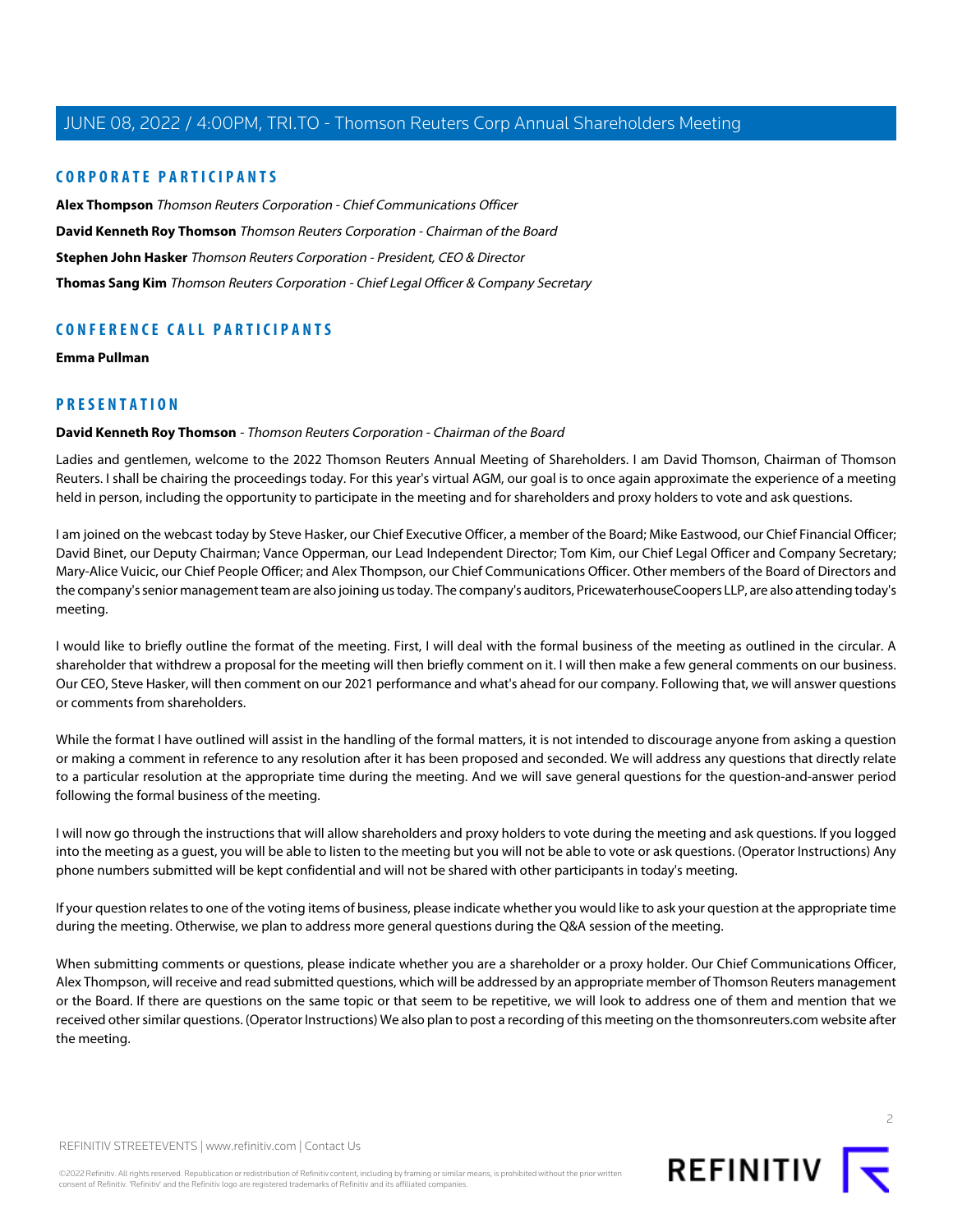I would like to note that today's meeting contains forward-looking statements and non-IFRS financial measures. Actual results may differ materially due to a number of risks and uncertainties, including those discussed in reports and filings that we provide from time to time to regulatory agencies. You may access these documents on our website or by contacting our Investor Relations department. Please refer to these documents, notably, our most recent annual report and Q1 report, for additional information regarding risk factors and non-IFRS financial measures.

Now on to voting. As is generally the case, the vast majority of shareholders have submitted their votes in advance of the meeting, and only a very small number of shareholders have decided to vote at the meeting. I want to thank all those shareholders who've exercised their right to vote in advance.

Voting during the meeting can only be done through our virtual meeting platform. To vote, you should have logged into the meeting as a shareholder by following the log-in instructions contained in the voting information and How to Attend section of the circular. If you voted in advance of the meeting and you do not wish to revoke or change your previously submitted proxies, you should not vote again during the meeting.

A voting panel will be displayed on your screen when it is time to vote on a particular resolution or item of business. After you vote, a message confirming that your vote has been received should appear. If you do not click for, against or withheld as applicable, when voting is open, your vote will not be recorded and you will be considered to have abstained from voting. Voting will remain open for all matters being voted on until the last item of formal business has been concluded. Votes may be changed up to the time that voting is closed.

We have 3 items of business today for shareholders to vote upon: the election of directors, the appointment of the auditor and an advisory resolution on executive compensation. All of the matters to be considered today require the approval of a simple majority of votes cast.

<span id="page-2-0"></span>The polls are now open on all matters. I have asked Tom Kim to act as Secretary of the meeting, and I would like to ask Tom to table the notice calling the meeting and proof that such notice and the related circular and proxy forms have been distributed or made available to shareholders.

# **Thomas Sang Kim** - Thomson Reuters Corporation - Chief Legal Officer & Company Secretary

Mr. Chairman, I have done so.

# **David Kenneth Roy Thomson** - Thomson Reuters Corporation - Chairman of the Board

Thank you, Tom. I will ask Tom and Steve to move and second motions put before the meeting as proxy holders. Shareholders and proxy holders logged into the virtual meeting platform will be able to vote on each resolution or item of business. I've appointed representatives of our transfer agent, Computershare Trust Company of Canada, to act as scrutineers of the meeting. They have advised me that a quorum is present.

We will conduct the vote on each resolution by ballot. The ballots will be tabulated and the results announced before the end of the meeting. I will now ask Tom Kim to table the consolidated financial statements of the corporation for the year ended December 31, 2021, and the auditor's report thereon.

# **Thomas Sang Kim** - Thomson Reuters Corporation - Chief Legal Officer & Company Secretary

Mr. Chairman, I have done so.

# **David Kenneth Roy Thomson** - Thomson Reuters Corporation - Chairman of the Board

Thank you, Tom. A copy of the annual report, which includes the financial statements, has been made available to shareholders and is available in our Investor Relations section on our website at thomsonreuters.com. Steve Hasker will be commenting on these results in a few minutes. Should

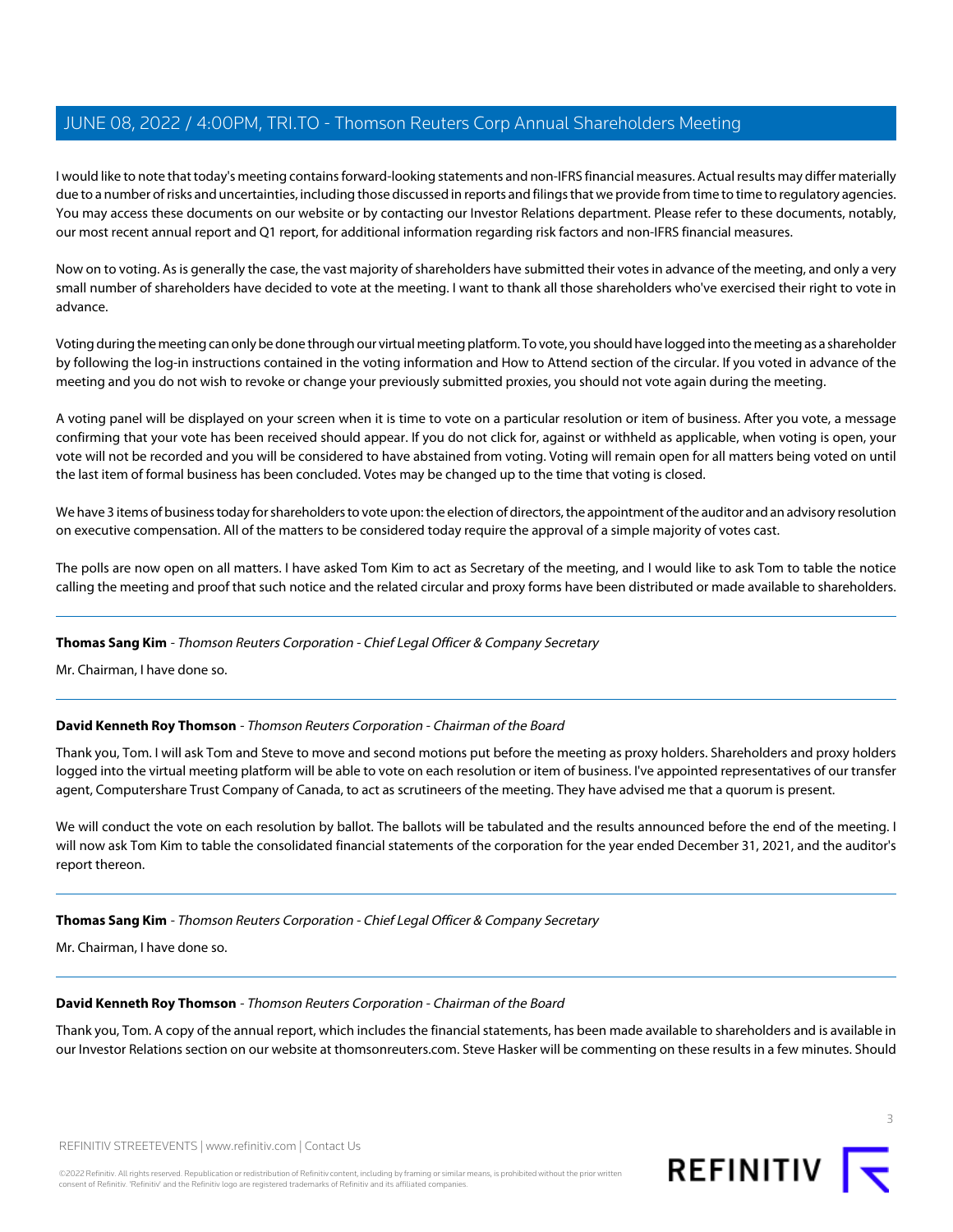anyone have any questions relating to the annual report, the financial statements or questions of a more general nature, we would be pleased to respond to them following Steve's remarks.

The first item of business is the election of directors. 14 directors are to be elected at the meeting this year. Information regarding the nominees proposed for election as directors is set out in the circular that accompanied the notice of this meeting. 13 of the nominees are currently directors of our company, and Beth Wilson is a new director-nominee. I now declare the meeting open for nominations.

# **Thomas Sang Kim** - Thomson Reuters Corporation - Chief Legal Officer & Company Secretary

Mr. Chairman, I nominate David Thomson, Steve Hasker, Kirk E. Arnold, David W. Binet, W. Edmund Clark, LaVerne Council, Michael E. Daniels, Kirk Koenigsbauer, Deanna Oppenheimer, Simon Paris, Kim M. Rivera, Barry Salzberg, Peter J. Thomson and Beth Wilson as directors of the corporation to hold office until the next Annual Meeting of Shareholders or until their successors are duly elected or appointed.

## **David Kenneth Roy Thomson** - Thomson Reuters Corporation - Chairman of the Board

<span id="page-3-0"></span>Thank you, Tom. Alex, have we received any questions or comments on this item?

## **Alex Thompson** - Thomson Reuters Corporation - Chief Communications Officer

Mr. Chairman, no, we have not.

## **David Kenneth Roy Thomson** - Thomson Reuters Corporation - Chairman of the Board

Thank you, Alex. If there are no further nominations, I declare the nominations closed. We will now proceed with voting on this matter. If you have not voted yet, please vote now by selecting For or Withhold as it appears below the name of each individual director on the voting panel.

(Voting)

## **David Kenneth Roy Thomson** - Thomson Reuters Corporation - Chairman of the Board

We will now proceed with the next item of business, which is the appointment of the auditor. I now ask Tom to make this motion.

#### **Thomas Sang Kim** - Thomson Reuters Corporation - Chief Legal Officer & Company Secretary

Mr. Chairman, I move that PricewaterhouseCoopers LLP be appointed auditor of the corporation until the next Annual Meeting of Shareholders and that the directors be authorized to fix their remuneration.

#### <span id="page-3-1"></span>**David Kenneth Roy Thomson** - Thomson Reuters Corporation - Chairman of the Board

Thank you, Tom. I now ask Steve to second that motion.

## **Stephen John Hasker** - Thomson Reuters Corporation - President, CEO & Director

Mr. Chairman, I second the motion.

REFINITIV STREETEVENTS | [www.refinitiv.com](https://www.refinitiv.com/) | [Contact Us](https://www.refinitiv.com/en/contact-us)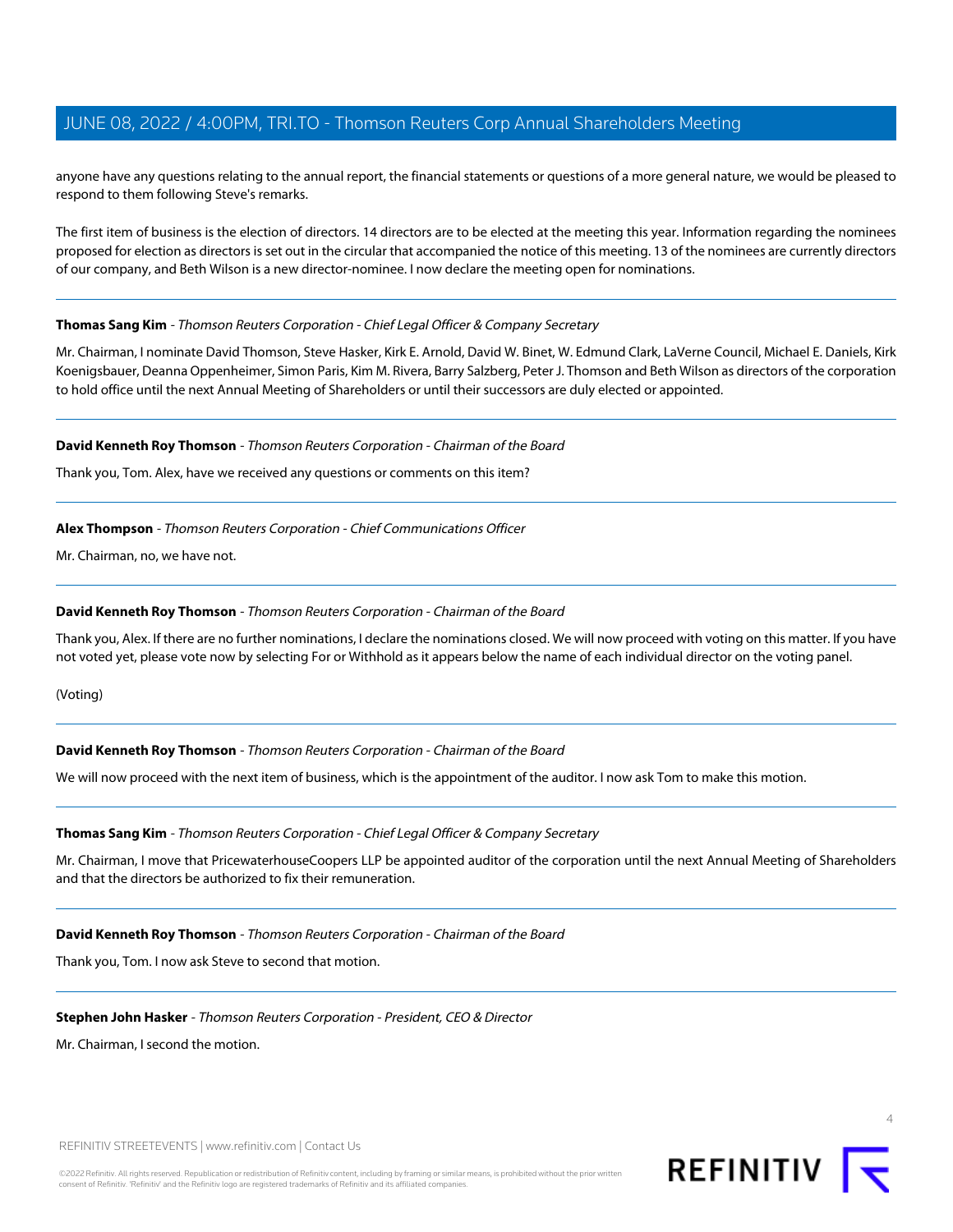#### **David Kenneth Roy Thomson** - Thomson Reuters Corporation - Chairman of the Board

Thank you, Steve. Alex, have we received any questions or comments on this item?

#### **Alex Thompson** - Thomson Reuters Corporation - Chief Communications Officer

Mr. Chairman, no, we have not.

#### **David Kenneth Roy Thomson** - Thomson Reuters Corporation - Chairman of the Board

Thank you, Alex. If you have not voted yet, please vote now by selecting For or Withhold for this item.

(Voting)

#### **David Kenneth Roy Thomson** - Thomson Reuters Corporation - Chairman of the Board

The final item of business is the advisory resolution on our approach to executive compensation described in the circular. As this is an advisory resolution, the results will not be binding on the Board. However, the board intends to take the voting results into account as appropriate when considering future compensation matters. This type of resolution is often referred to as a say-on-pay vote. This item of business is described in the circular. I now ask Tom to make this motion.

#### **Thomas Sang Kim** - Thomson Reuters Corporation - Chief Legal Officer & Company Secretary

Mr. Chairman, I move that the advisory resolution on executive compensation set forth in the 2022 management proxy circular be approved.

# **David Kenneth Roy Thomson** - Thomson Reuters Corporation - Chairman of the Board

Thank you, Tom. I now ask Steve to second that motion.

## **Stephen John Hasker** - Thomson Reuters Corporation - President, CEO & Director

Mr. Chairman, I second the motion.

#### **David Kenneth Roy Thomson** - Thomson Reuters Corporation - Chairman of the Board

Thank you, Steve. Alex, have we received any questions or comments on this item?

#### **Alex Thompson** - Thomson Reuters Corporation - Chief Communications Officer

Mr. Chairman, no, we have not.

#### **David Kenneth Roy Thomson** - Thomson Reuters Corporation - Chairman of the Board

If you have not voted yet, please vote now by selecting For or Against for this item. If you haven't already and wish to do so, please ensure you have cast your votes through the online platform. The polls will close momentarily.



REFINITIV STREETEVENTS | [www.refinitiv.com](https://www.refinitiv.com/) | [Contact Us](https://www.refinitiv.com/en/contact-us)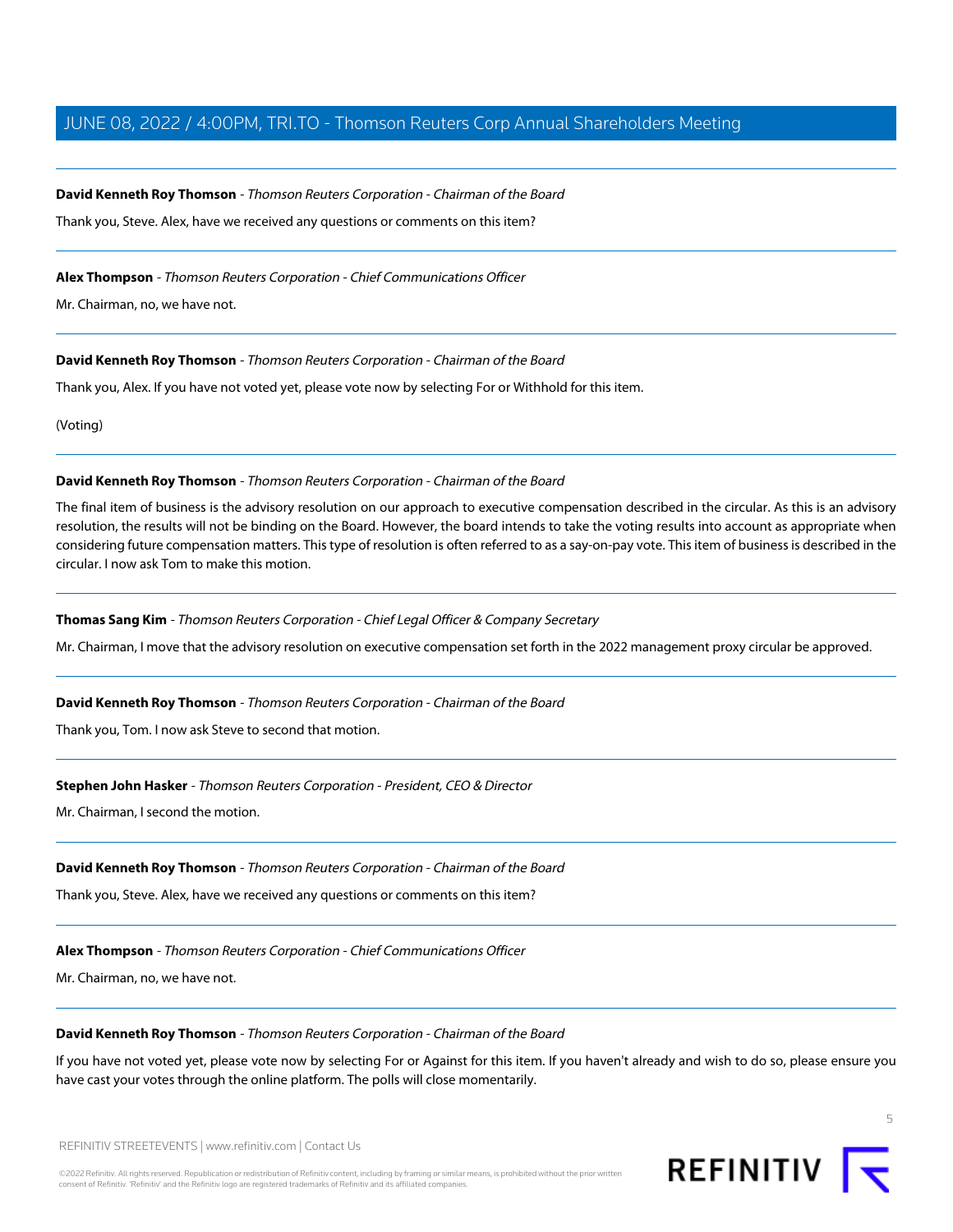(Voting)

# **David Kenneth Roy Thomson** - Thomson Reuters Corporation - Chairman of the Board

Before Steve Hasker and I make our remarks and you have an opportunity to ask questions, I will now ask Emma Pullman to present a statement on behalf of BCGEU for their shareholder proposal that was withdrawn. Emma, please feel free to comment.

# <span id="page-5-0"></span>**Emma Pullman**

Thank you. Good morning, fellow shareholders. As many of you are aware, that BC General Employees Union has been closely monitoring human rights risk mitigation practices at our company, having filed shareholder proposals in 2020, 2021 and 2022 on the subject. We are pleased to report that we were able to withdraw our proposal this year after constructive dialogue and commitments on human rights due diligence from our company.

Thomson Reuters has received over \$100 million in contracts from U.S. Immigration and Customs Enforcement, or ICE, to provide data brokerage services that help target undocumented immigrants for detention and deportation. Our company's clear software and massive data from private and public databases on individuals like social media information, names, e-mails, license plate scans and much more.

While our company states that clear does not contain immigration status, employment status or non-U.S. resident status, the technology has been directly linked to deportations and raids across the United States, potentially involving family separation and detention of immigrants in conditions that violate their human rights.

In 2020, our human rights risk mitigation proposal received support from roughly 30% of independent shareholders. In 2021, that number jumped to over 70%. Fellow shareholders, your support has been critical in pushing our company to enhance its human rights due diligence practices. Thomson Reuters has now aligned with the United Nations Guiding Principles on business and human rights, or UNGPs, and has commenced the company-wide human rights impact assessment of global operations, products, services, including studying the human rights impacts of the contracts with ICE.

In addition, the company has commenced a global ESG materiality assessment. We await the results of the human rights impact assessment later this year and hope that it is a fulsome and comprehensive assessment. We intend to continue an open and frank dialogue with our company and with many of you following the publishing of these results. We believe that managing key enterprise risks, including human rights risks, is key to our company's long-term value. Thank you very much for your time. Thank you.

# **David Kenneth Roy Thomson** - Thomson Reuters Corporation - Chairman of the Board

Thank you, Emma, for your comments. On behalf of Thomson Reuters, we appreciate our ongoing engagement with BCGEU. For shareholders, please note that we have presented the company's views within the proxy circular. So in the interest of time, we will not repeat those. While we are waiting for the results of voting, we shall proceed to the other business of the meeting.

Thomson Reuters continues to serve customers whose work genuinely matters. Our company plays a distinct role in the world and especially during these turbulent times. None of us within the company or Board take this responsibility lightly. The trust and goodwill of our shareholders is paramount. Many of you have been alongside us for years. Your support is particularly welcome during these present times. You allow us to pursue our principles and be a beacon of trust, insight and confidence in face of significant geopolitical and macro events.

We remain optimistic at Thomson Reuters despite a myriad of challenges confronted every day. The power of digital transformation and its potential to change our working lives for the better is clearly evident. Customers place their deep trust in us, and we try our utmost to anticipate and deliver for their evolving needs. The exceptional people within our company are galvanized by the difference they are making in serving our markets and

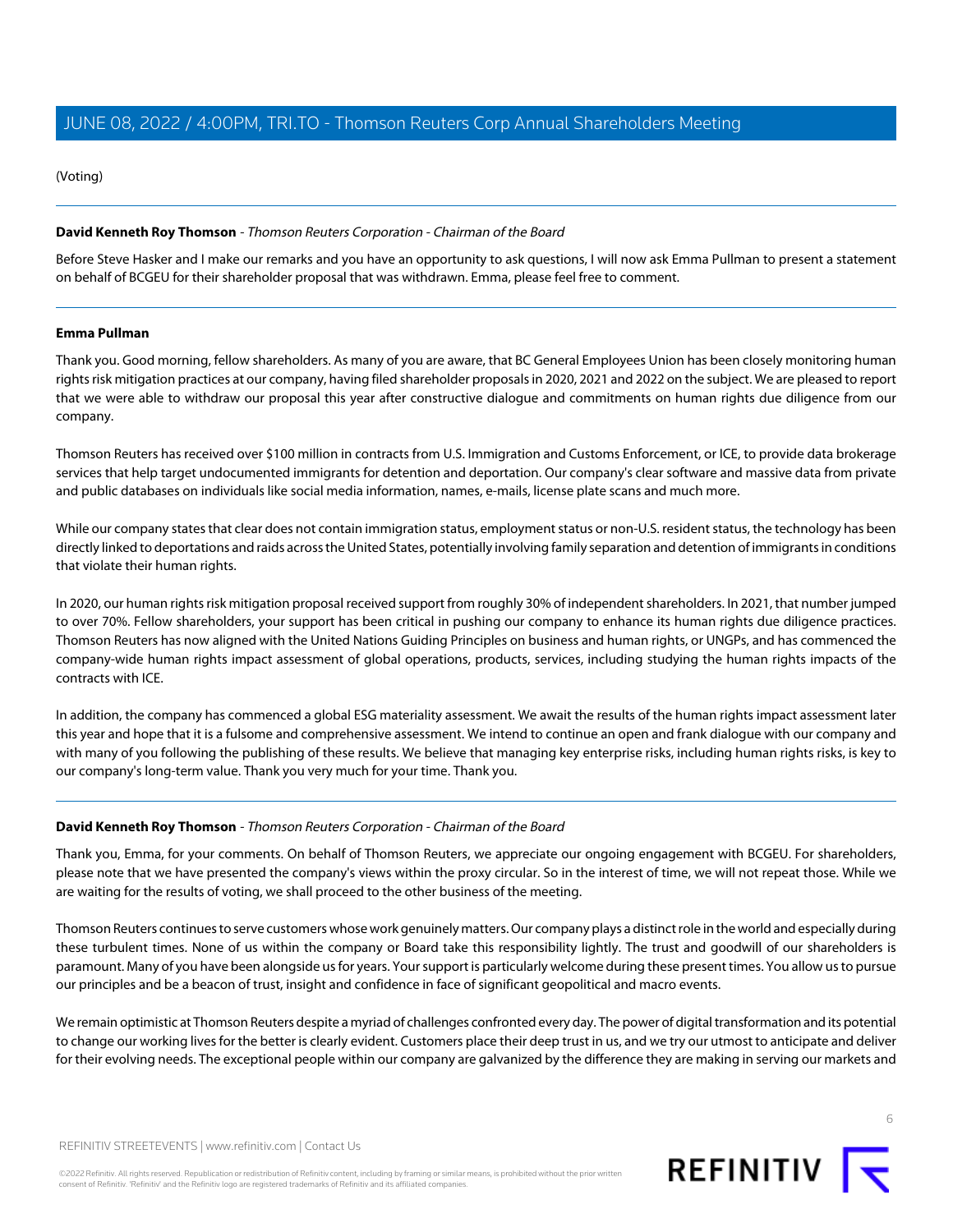communities. Our own growth prospects are stellar, guided by leading positions in our markets, our strong financial footing, our long-standing partnerships. The future holds forth exceptional opportunity.

Today, I wish to acknowledge our 2 departing directors who are not standing for reelection this year, Vance Opperman and Wulf von Schimmelmann. Vance joined our Board in 1996 when our company acquired West Publishing. The acquisition was transformational in our history as it allowed our company to pivot into the digital age with Westlaw. Vance has been an invaluable colleague on our Board. And for the last years, he has served as our Lead Independent Director. I am pleased to inform shareholders that earlier today, the Board approved the appointment of Mike Daniels as our new Lead Independent Director, following today's meeting.

Wulf joined our Board in 2011. Over the last decade, we have all benefited enormously from his wisdom, guidance and global perspective. We thank Vance and Wulf for their years of service and for the meaningful contributions they have made to our company.

I would like to welcome LaVerne Council, who was appointed to the Board in January; and Beth Wilson, who is nominated for election today. LaVerne and Beth's breadth of experience and perspective and expertise will be formative for our company and our Board.

I also wish to congratulate the team of Reuters' photographers who won the Pulitzer Prize last month for their coverage of the COVID-19 pandemic's toll in India. This included the late Danish Siddiqui who was tragically killed while covering the war in Afghanistan. We acknowledge their extraordinary work and intend to continue to honor Danish's memory.

Lastly, I wish to acknowledge the massive contribution of Thomson Reuters President and CEO, Steve Hasker, over the last year. Steve is a leader who places Thomson Reuters' customers and employees first. His striking vision and disciplined approach have fostered tangible benefit across our company and to all stakeholders. It is my privilege to welcome him to share thoughts on your company.

# **Stephen John Hasker** - Thomson Reuters Corporation - President, CEO & Director

Thank you, Mr. Chairman, and thanks to all of you for joining us today. I would like to begin by reinforcing the optimistic sentiment that the Chairman shared in his remarks. Without a doubt, the world is facing tremendous challenges on a macro level with high inflation, rising interest rates and supply chain challenges. The COVID-19 pandemic persists, continuing to bring a level of uncertainty and continued shifts in how we all live and work. Geopolitical conflicts across the globe leave many of us worried about how dire those situations might get.

Trust in governments and institutions seems to wane as the regulatory environment grows more complex, especially in our consumers -- in our customers' markets. While digital transformation accelerates, businesses, institutions and individuals find an urgent need to cope in real time, especially amid greater market volatility. Time and cost pressures are on the rise. Yet at Thomson Reuters, our perspective has always stretched beyond today's immediate challenges. And it is precisely our role to bring trust and clarity in times like this.

Every day, our employees work alongside our customers to help them navigate well beyond these challenges and thrive into the future. And when our customers thrive, the bedrock of society is stronger. They make up our legal and tax systems, global commerce and news and information ecosystems. There has never been a more pressing time for this and I see how we deliver for them every day. It's humbling and I'm grateful for the important role that you, our shareholders, play.

Today, I would like to speak about our recent financial performance. Then I would like to spend a few minutes addressing why, even through times of market volatility, we continue to see strong momentum across our markets and remain confident for our future. Then I'll discuss the important role all of us at Thomson Reuters play for our customers and our communities and what it really means to live our company purpose each day, which is to Inform the Way Forward.

Starting with our financial performance. We saw strong momentum across our businesses throughout 2021. Our full year organic revenue growth in 2021 was 5%, the highest in over a decade. This reflected strong results from each of our core big 3 businesses: Legal Professionals, Tax & Accounting Professionals and Corporates as well as Reuters News. We met or exceeded each of our 2021 guidance metrics, which reflected the resilience of the business and the visibility we have into our markets.



7

REFINITIV STREETEVENTS | [www.refinitiv.com](https://www.refinitiv.com/) | [Contact Us](https://www.refinitiv.com/en/contact-us)

©2022 Refinitiv. All rights reserved. Republication or redistribution of Refinitiv content, including by framing or similar means, is prohibited without the prior written consent of Refinitiv. 'Refinitiv' and the Refinitiv logo are registered trademarks of Refinitiv and its affiliated companies.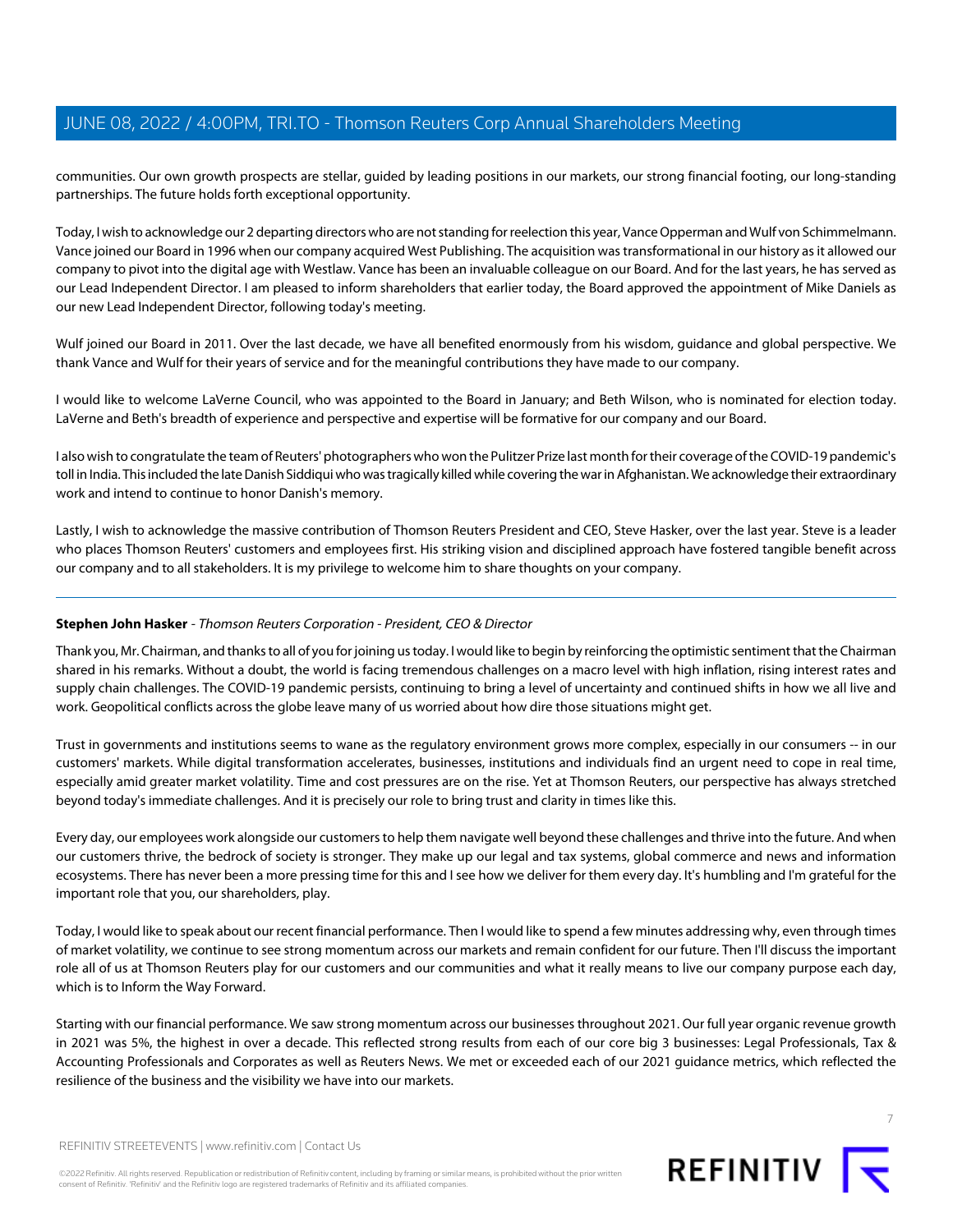We continued the strong performance in Q1 of this year. For the quarter, both sales and revenue exceeding our expectations, driving company-wide organic growth of 7%. Four of our 5 business segments again recorded organic revenue growth of 7% -- of 6% or greater, and our big 3 business segments also grew 7% organically. Importantly, we also continue to make steady progress on key initiatives in our Change Program, and we are on plan to achieve annualized operating expense run rate savings of \$500 million by the end of 2022 and the full targeted \$600 million by the end of 2023.

Given the strength of our recent performance and healthy book of business, we recently raised our 2022 full year revenue outlook company-wide and for the big 3 businesses to 5.5% and 6.5%, respectively.

Now given broader volatility and concerns in the market over the last weeks, I want to share with you why I believe we remain on solid footing and are well positioned to serve our customers and achieve our growth targets even under a number of different macro scenarios or challenges. Since March 2020, when COVID began to negatively impact the global economy, our professional markets have remained resilient, driven by a significant global shift by our customers looking to upgrade their legal, tax and risk fraud and compliance products. These are solid, predominantly subscription-based businesses with high retention rates that generate high levels of recurring revenue.

The need for trusted, accurate and actionable content and technology plays to our strengths as our products have proven well suited to enable our customers to, in turn, most effectively serve their clients. And as I've said before, the work we do for our customers becomes more, not less, valuable during times of uncertainty and transformation.

As many of you have heard, we have also been doing the hard work to improve these products and all aspects of our customer experience, especially through the Change Program. We do this while being laser-focused on our customers' needs, targeting investment in products that are driving faster growth and where we have strong positions in growing markets.

So combining the tailwinds in our professionals markets, focused on high impacted growth areas that will deepen our long and trusted partnerships and our growing focus on seamless integrated solutions, we are optimistic. We look forward to continuing to invest in our businesses, our employees and our customers' success as we work to ensure long-term value creation for all of our partners.

As you may have seen earlier in the year, we unveiled our new company purpose, which is to Inform the Way Forward. This has been an important articulation for all of us at Thomson Reuters as it unites our commercial strengths with the critical role that we play in society. It also reflects how we partner with our customers, our communities and other stakeholders to help uphold the rule of law, turn the wheels of commerce, catch bad actors, report the facts and provide trusted, unbiased information to people all over the world.

We serve our customers pursuing justice, truth and transparency. Our employees also take pride in the important role they play in tackling global challenges, and I'm proud of how they continue to step up. Around the world, Thomson Reuters employees volunteered over 66,000 hours in 2021 for a range of important causes. On a broader level, our company is furthering our efforts to mitigate the impact of climate change, and we've been able to drive more than a 93% reduction in greenhouse gas emissions from our 2018 baseline.

While we are making progress in deepening a culture of true inclusion for all of our employees and across all of our markets, we acknowledge there is still much work to be done. To further this, we launched the Count Me In initiative, which encourages employees to share attributes including race, ethnicity, disability, gender identity and sexual orientation. This is completely voluntary and not required of our employees. Ultimately, this data provides us a more complete view of the diversity of Thomson Reuters and provides us with insights that power our diversity and inclusion strategy.

The well-being of our employees remains a key priority for our leadership, and we continue to put in place a range of initiatives to support them in different ways. One example is the recent launch of Thomson Reuters Flex My Way, which gives most employees the ability to work anywhere in their country for 8 weeks per year. It also includes new caregiver paid time off and enhanced bereavement leave.

We have also begun providing a second Mental Health Day off for all employees, and we have signed on to the Mindful Business Charter, which affirms our commitment to embedding mindful business practices throughout our workplace. I'm proud to say that the world is noticing these



8

REFINITIV STREETEVENTS | [www.refinitiv.com](https://www.refinitiv.com/) | [Contact Us](https://www.refinitiv.com/en/contact-us)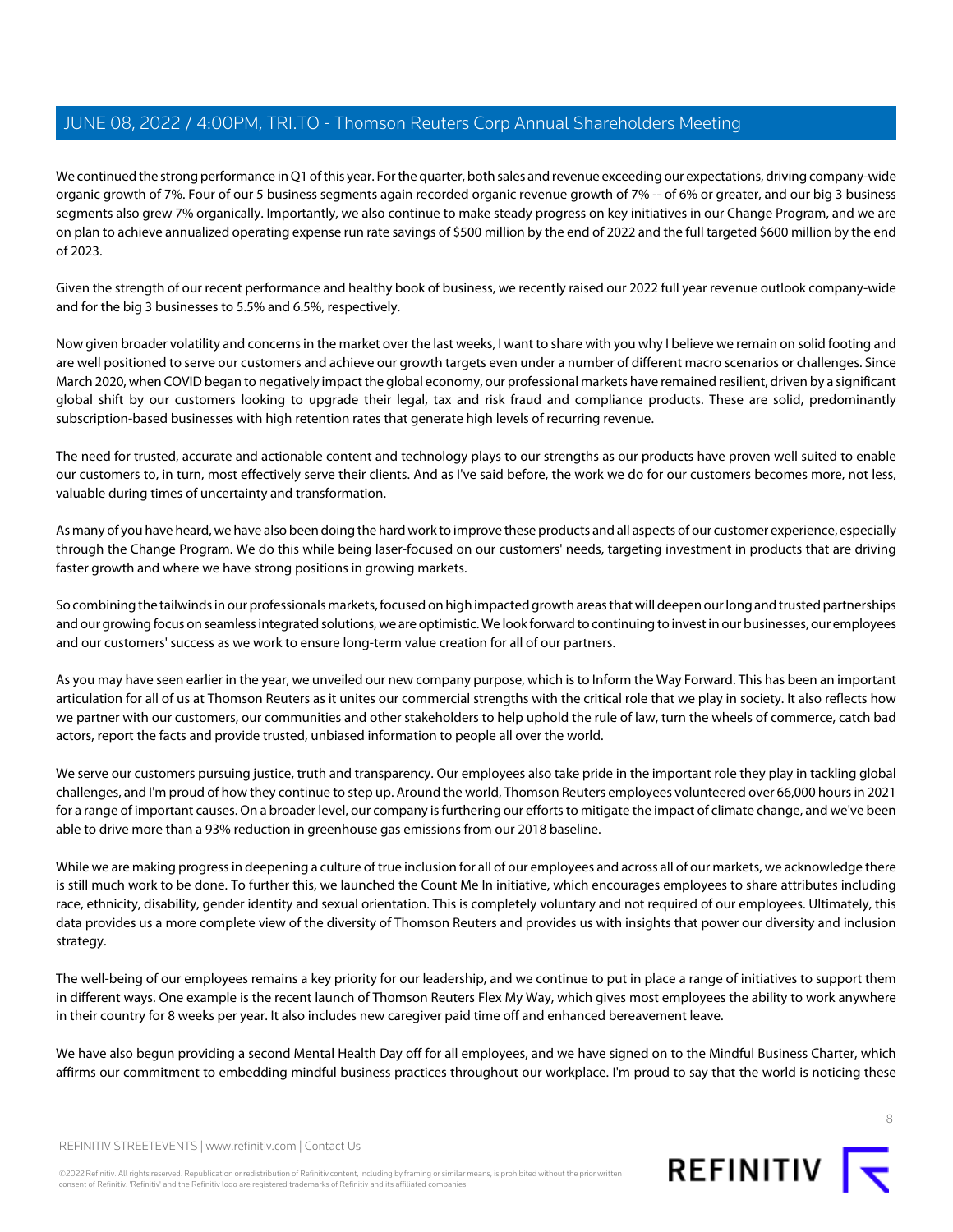efforts, with Thomson Reuters being named one of America's Best Employers for Diversity by Forbes and as one of the best Companies for Global Culture by Comparably.

As ever, Reuters journalists continue to shed light in the darkest corners of the world, at a time that the world urgently needs unbiased, trusted news and information. I would especially like to acknowledge our Reuters colleagues for the difficult work that they are doing on the ground in Ukraine, providing access to the news, videos and images we need to see during this pivotal time. I echo the Chairman's congratulations to the photographers honored with a Pulitzer Prize last month and our dedication to continue to honor the life and legacy of Danish Siddiqui.

Now I'll close by thanking all of you again for the role that you play in these efforts. I hope that you're as excited as I am about what we're accomplishing and also looking forward to what's to come. We would now like to take the opportunity to take questions or comments. (Operator Instructions) Thank you.

## **Alex Thompson** - Thomson Reuters Corporation - Chief Communications Officer

Thank you, Steve. I'll wait just a few moments to see if anybody would like to ask a question via the phone lines.

Mr. Chairman, we do not have any questions or comments at this time.

# **David Kenneth Roy Thomson** - Thomson Reuters Corporation - Chairman of the Board

Thank you, Alex. The polls are now closed. I will now report on the voting tabulation based on preliminary results provided to us by the scrutineers. We wish to report that more than 92% of the eligible shares voted at the meeting. I am pleased to report that the 14 director-nominees standing for election have been elected as directors of the corporation to hold office until the next Annual Meeting of Shareholders or until their successors are duly elected or appointed. Each nominee received in excess of 92% votes in favor.

I can also report that PricewaterhouseCoopers LLP has been appointed as auditor of the corporation until the next Annual Meeting of Shareholders and that the directors have been authorized to fix their remuneration. Over 99% voted in favor.

And I can confirm that the advisory resolution on our approach to executive compensation has been approved. Over 98% voted in favor. The specific details of the voting results will be made publicly available in the next few days, most likely at some point tomorrow. I believe Tom has a motion to terminate the meeting.

#### **Thomas Sang Kim** - Thomson Reuters Corporation - Chief Legal Officer & Company Secretary

Mr. Chairman, I move that the meeting terminate.

#### **David Kenneth Roy Thomson** - Thomson Reuters Corporation - Chairman of the Board

Thank you, Tom. I now ask Steve to second that motion.

#### **Stephen John Hasker** - Thomson Reuters Corporation - President, CEO & Director

Mr. Chairman, I second the motion.